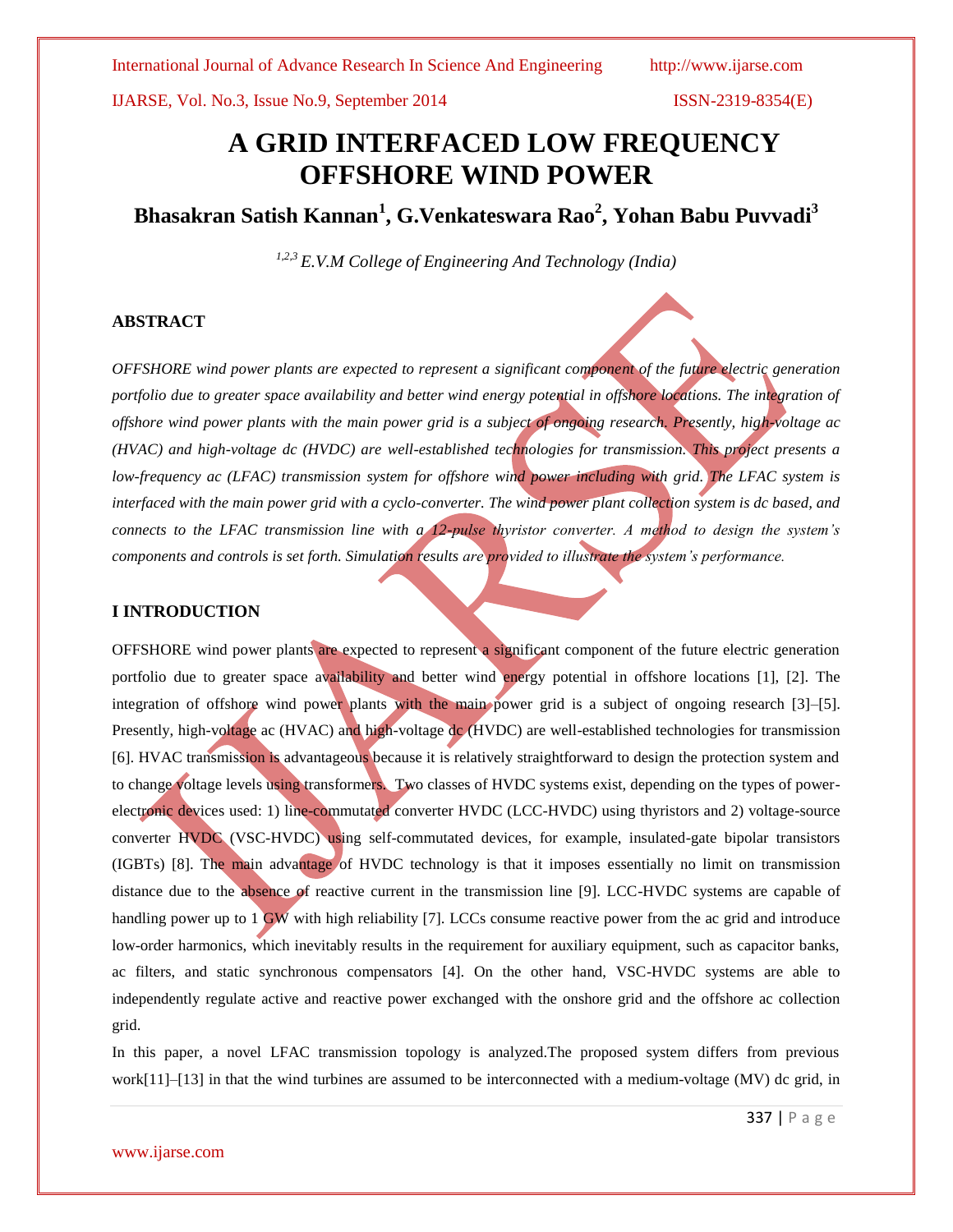contrast with current practice, where the use of MV ac collection grids is standard [14]. DC collection is becoming a feasible alternative with the development of cost-effective and reliable dc circuit breakers [15], and studies have shown that it might be advantageous with respect to ac collection in terms of efficiency and improved production costs [16]. The required dc voltage level can be built by using high-power dc–dc converters and/or by the series connection of wind turbines.

The main reason for using a dc collection system with LFAC transmission is that the wind turbines would not need to be redesigned to output low-frequency ac power, which would lead to larger, heavier, and costlier magnetic components (e.g.,step-up transformers and generators). The design of the dc collection system is outside the scope of this paper. At the sending end of the proposed LFAC system, a dc/ac 12-pulse thyristor-based inverter is used to generate low-frequency (20- or 16 2/3-Hz) ac power, as shown in Fig. 1. At the onshore substation (the receiving end), a thyristor-based cyclo-converter is used as an interface between the low-frequency side and the 60- or 50-Hz onshore power grid. Thyristor-based converters can transmit more power with increased reliability and lower cost compared to VSC-HVDC systems. However, large filters are necessary at both ends to suppress low-order harmonics and to supply reactive power. Furthermore, the system can be vulnerable to main power grid disturbances. The proposed LFAC system could be built with commercially available power system components, such as the receiving-end transformers and submarine ac cables design for regular power frequency. The phase-shift transformer used at the sending end could be a 60-Hz transformer derated by a factor of three, with the same rated current but only one-third of the original rated voltage.



**Fig. 1. Configuration of The Proposed LFAC Transmission System**

# **II SYSTEM CONFIGURATION AND CONTROL**

The proposed LFAC transmission system is shown in Fig. 1, assuming a 60-Hz main grid. At the sending end, a medium-voltage dc collection bus is formed by rectifying the ac output power of series-connected wind turbines. A dc current source represents the total power delivered from the wind turbines. A dc/ac 12-pulse thyristor-based inverter is used to convert dc power to low-frequency (20-Hz) ac power. It is connected to a three-winding transformer that raises the voltage to a higher level for transmission. AC filters are used to suppress the 11th, 13th,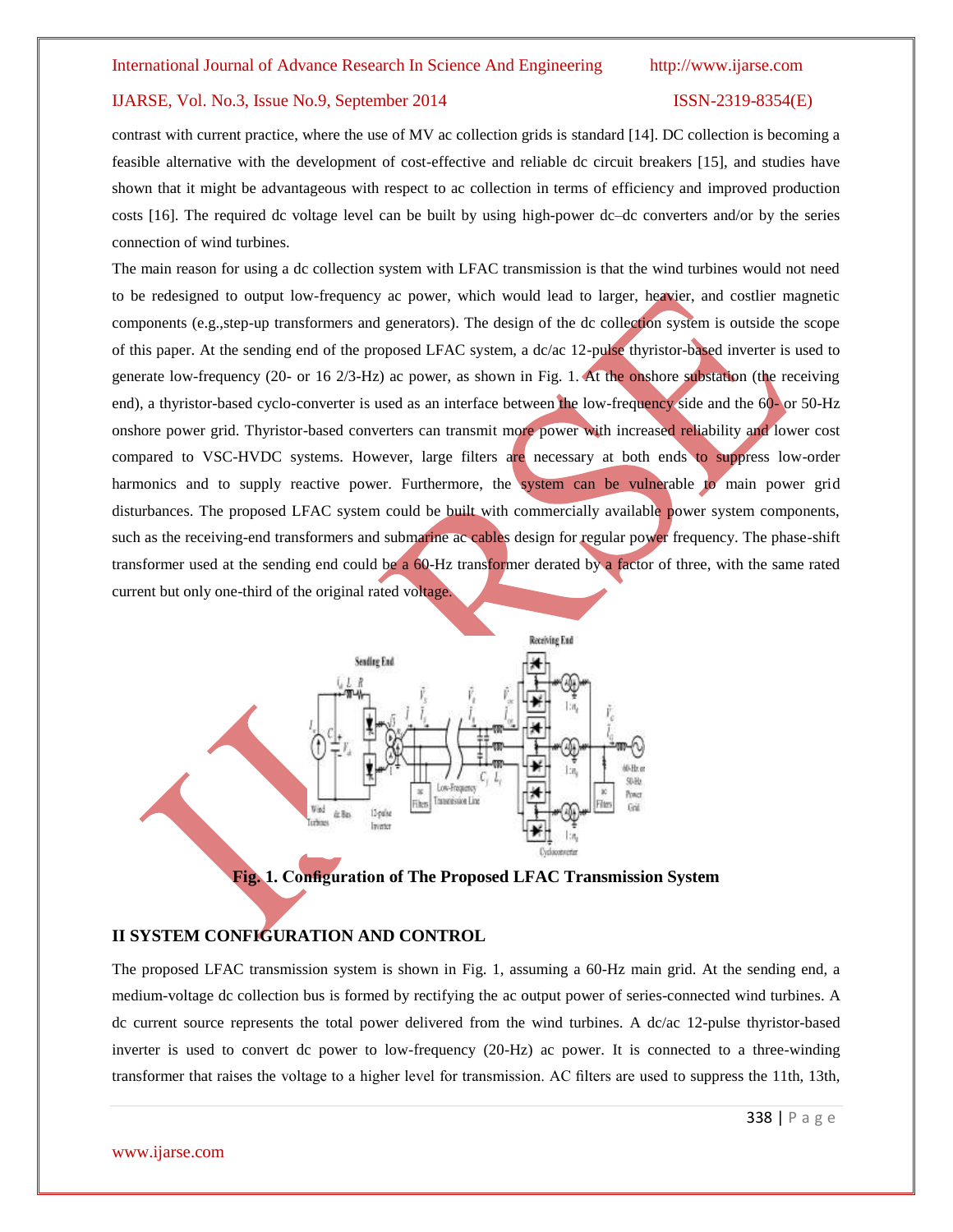and higher-order (>23rd) current harmonics, and to supply reactive power to the converter. A smoothing reactor is connected at the dc terminals of the inverter. At the receiving end, a three-phase bridge (6-pulse) cyclo-converter is used to generate 20-Hz voltage. A filter is connected at the low-frequency side. At the grid side, ac filters are used to suppress odd current harmonics, and to supply reactive power to the cyclo-converter.

Simply put, the operation of the LFAC transmission system can be understood to proceed as follows. First, the cyclo-converter at the receiving end is activated, and the submarine power cables are energized by a 20-Hz voltage. In the meantime, the dc collection bus at the sending end is charged using power from the wind turbines. After the 20-Hz voltage and the dc bus voltage are established, the 12-pulse inverter at the sending end can synchronize with the 20-Hz voltage, and starts the transmission of power. In reality, more sophisticated schemes for system startup would have to be devised, based nevertheless on this operating principle.



### **Fig 2: Sending End Control**

The control structure for the sending-end inverter is shown in Fig. 2. The controller regulates the dc bus voltage by adjusting the voltage at the inverter terminals. The cosine wave crossing method is applied to determine the firing angle.





339 | P a g e

www.ijarse.com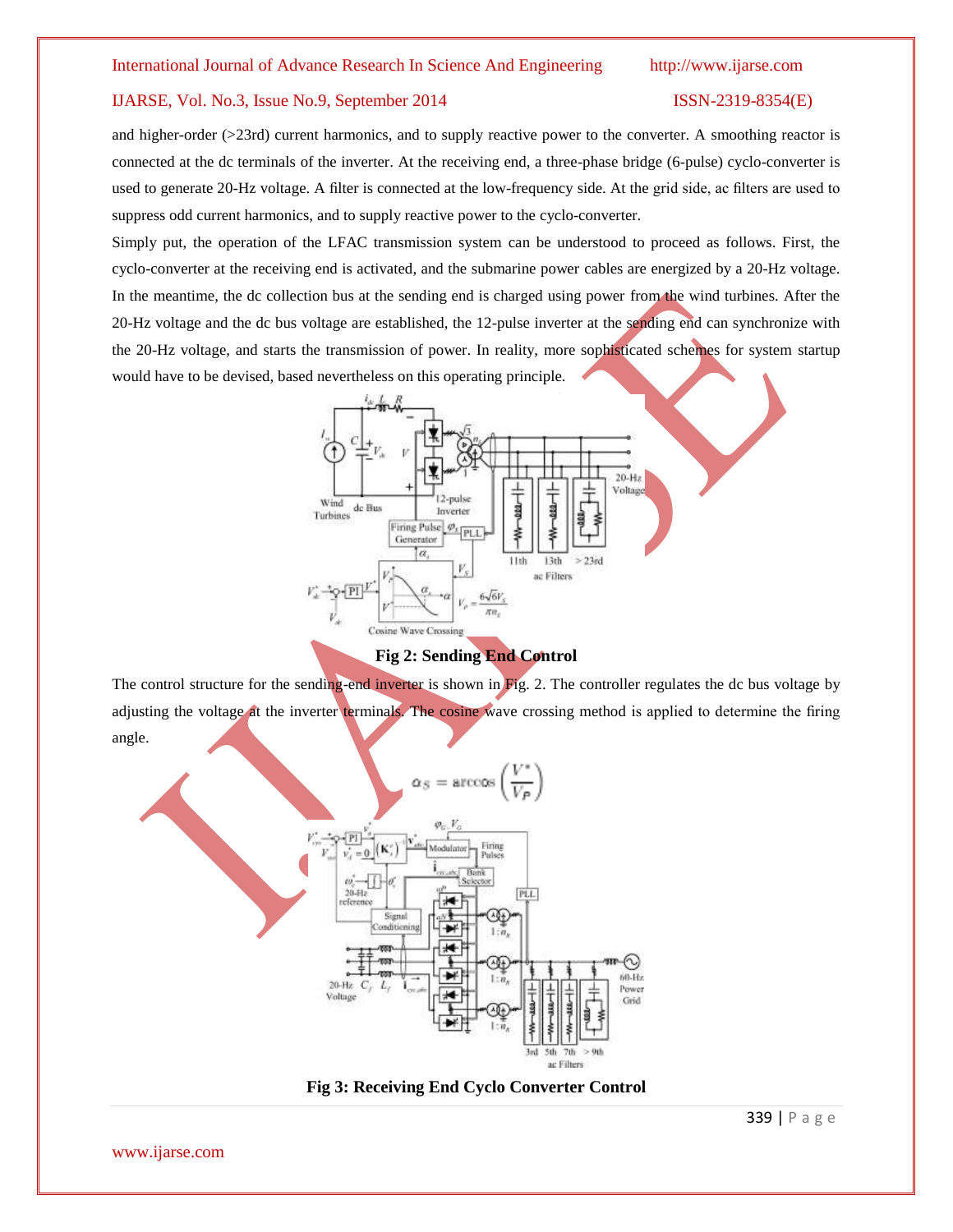### International Journal of Advance Research In Science And Engineering http://www.ijarse.com

### IJARSE, Vol. No.3, Issue No.9, September 2014 ISSN-2319-8354(E)

The structure of the cyclo-converter controller at the receiving end is illustrated in Fig. 3. The control objective is to provide a constant 20-Hz voltage of a given rms value (line-to-neutral). The fundamental component of the cycloconverter voltage  $V_{\text{cyc}}$  is obtained with the signal conditioning logic depicted in Fig. 4.



### **Fig. 4. Details of the Signal Conditioning Block**

The firing angles are determined with the cosine wave crossing method, as shown in Fig. 5, which uses phase as an example. The firing angles of the phase positive and negative converters (denoted as "oP"and"oN"inFig.3) are and, respectively. For the positive converter, the average voltage at the 20-Hz terminals is given by



**Fig. 5. Modulator for Phase**

# **III SYSTEM DESIGN**

# **3.1 Main Power Components**

The main power components are selected based on a steady state analysis of the LFAC transmission system shown in Fig. 1, under the following assumptions:

• Only fundamental components of voltages and currents are considered. The receiving end is modeled as a 20-Hz voltage source of nominal magnitude.

• The power losses of the reactor, thyristors, filters, and transformers are ignored.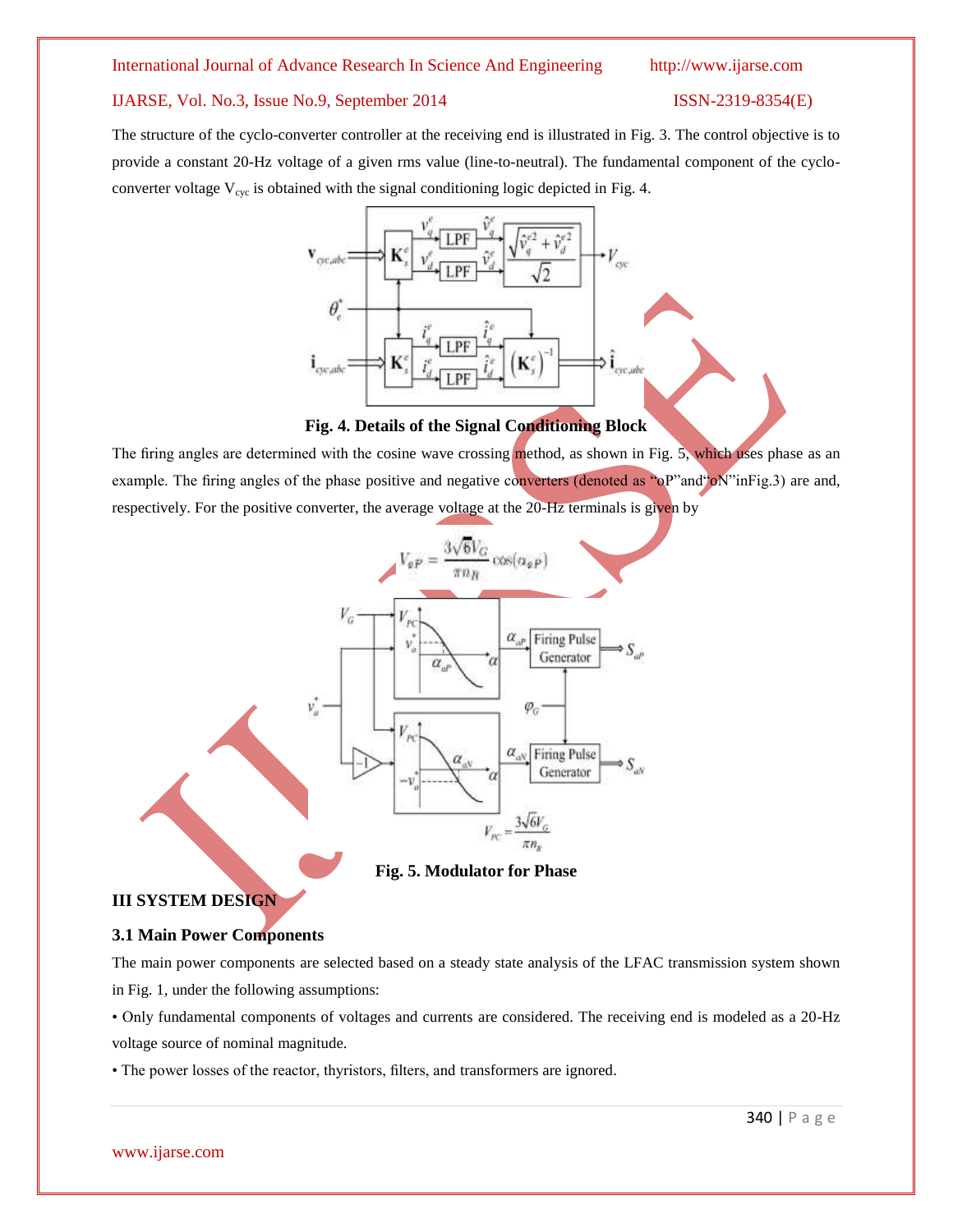### International Journal of Advance Research In Science And Engineering http://www.ijarse.com

# IJARSE, Vol. No.3, Issue No.9, September 2014 ISSN-2319-8354(E)

• The resistances and leakage inductances of transformers are neglected.

•Theacfilters are represented by an equivalent capacitance corresponding to the fundamental frequency.

• The design is based on rated operating conditions (i.e., maximum power output).

At the steady state, the average value of the dc current is equal to, so the power delivered from the wind turbines is

$$
P_w = V_{\rm dc} I_w.
$$

# **IV SIMULATION RESULTS**

This section presents an example of the design process for a 20-Hz LFAC transmission system. To demonstrate the validity of the proposed LFAC system, simulations have been carried out using Matlab/Simulink and the Piecewise Linear Electrical Circuit Simulation (PLECS) toolbox. The simulation is done based on the fig 1.

Fig. 6 shows the steady-state line-to-line voltage and current waveforms at the sending end, the receiving end, the 20-Hz side of the cyclo-converter, and the 60-Hz power grid side under rated power conditions. The 20-Hz voltage generated from the cyclo-converter has significant harmonic distortion (THD is 14.8%).



**Fig 8: simulation result for receiving voltage and Fig 9: simulation result for grid voltage and current**

 **Current** 

www.ijarse.com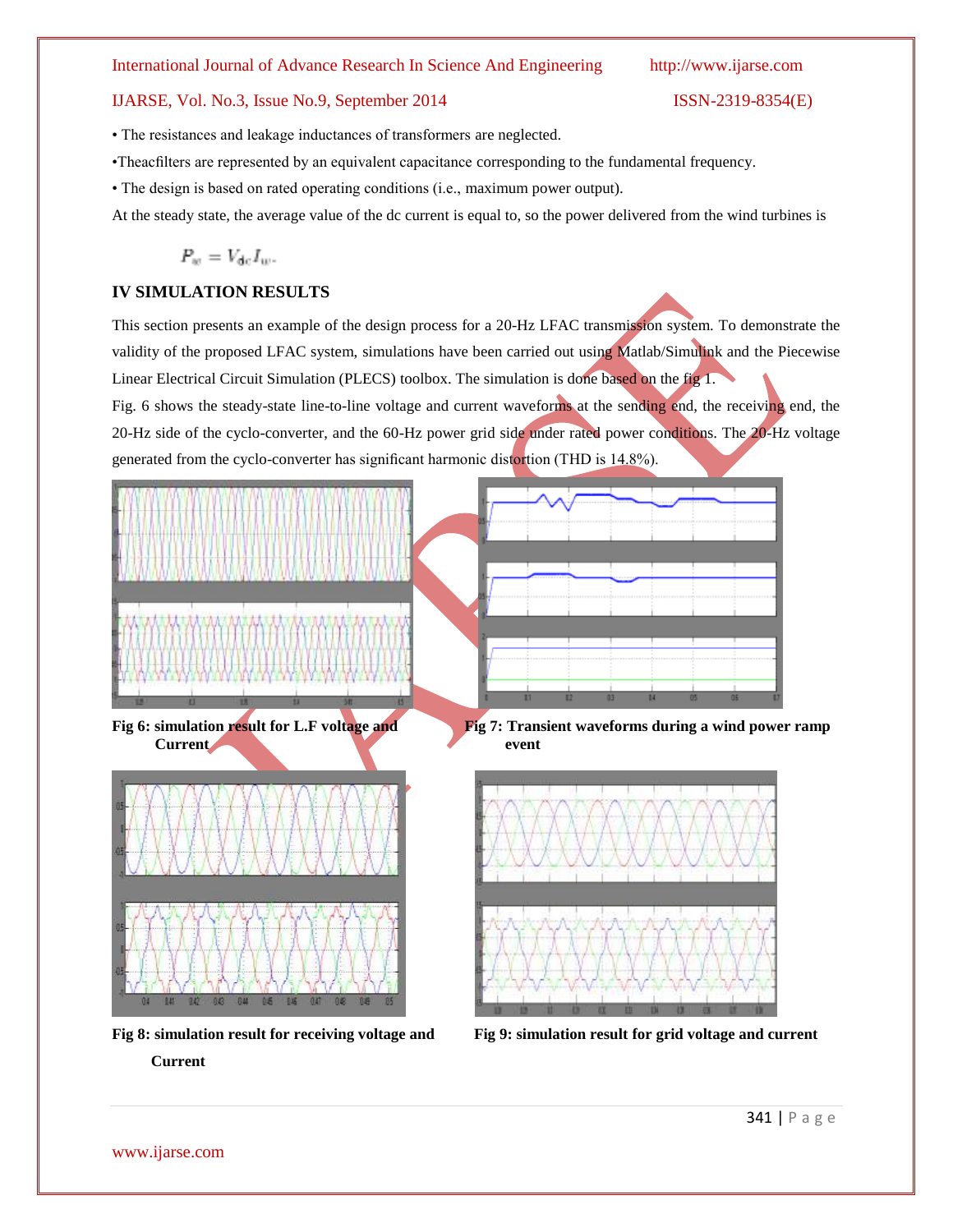# **V CONCLUSION**

A low-frequency ac transmission system for offshore grid connected wind power has been proposed. A method to design the system's components and control strategies has been discussed. The use of a low frequency can improve the transmission capability of submarine power cables due to lower cable charging current. The proposed LFAC system appears to be a feasible solution for the integration of offshore wind power plants over long distances, and it might be a suitable alternative over HVDC systems in certain cases. In order to make better-informed decisions, it is necessary to perform a complete technical and economic comparison among HVAC, HVDC, and LFAC, evaluating factors, such as the transmission efficiency, investment and operating costs, and the performance under system transients.

#### **REFERENCES**

[1] National Grid Electricity Transmission, London, U.K., 2011 offshore development information statement, Tech. Rep.,Sep.2011.[Online].

Available[:http://www.nationalgrid.com/uk/Electricity/OffshoreTransmission/ODIS/Cur](http://www.nationalgrid.com/uk/Electricity/OffshoreTransmission/ODIS/Cu)rentStatement/

[2]T.Mai,R.Wiser,D.Sandor,G.Brinkman,G.Heath,P.Denholm,D. J. Hostick, N. Darghouth, A. Schlosser, and K. Strzepek, *"Exploration of high-penetration renewable electricity futures study*," National Renewable Energy Laboratory, Golden, CO, Tech. Rep. NREL/TP-6A20- 52409-1, National Renewable Energy Laboratory.

[3]N.B.Negra,J.Todorovic,andT.Ackermann,"*Loss evaluation of HVAC and HVDC transmission solutions for large offshore wind farms,"* Elect. Power Syst. Res., vol. 76, no. 11, pp. 916–927, Jul. 2006.

[4] S. Bozhko, G. Asher, R. Li, J. Clare, and L. Yao, "*Large offshore DFIGbased wind farm with line-commutated HVDC connection to the main grid: Engineering studies,"* IEEE Trans. Energy Convers., vol. 23, no. 1, pp. 119– 127, Mar. 2008.

[5] O. Gomis-Bellmunt, J. Liang, J. Ekanayake, R. King, and N. Jenkins, "*Topologies of multiterminal HVDC-VSC transmission for large offshore wind farms,*" Elect. Power Syst. Res., vol. 81, no. 2, pp. 271–281, Feb. 2011.

[6] P. Bresesti, W. L. Kling, R. L. Hendriks, and R. Vailati, "*HVDC connection of offshore wind farms to the transmission system,"* IEEE Trans. Energy Convers., vol. 22, no. 1, pp. 37–43, Mar. 2007.

[7]S.V.Bozhko,R.BlascoGiménez,R.Li,J.C.Clare,andG.M.Asher, "*Control of offshore DFIG-based wind farm grid with line-commutated HVDC connection,"* IEEE Trans. Energy Convers., vol. 22, no. 1, pp. 71–78, Mar. 2007.

[8] J. Arrillaga, High Voltage Direct Current Transmission, 2<sup>nd</sup> ed. London, U.K.: Institution of Electrical Engineers, 1998.

[9] N. Flourentzou, V. G. Agelidis, and G. D. Demetriades, *"VSC-based HVDC power transmission systems: An overview*," IEEE Trans. Power Electron., vol. 24, no. 3, pp. 592–602, Mar. 2009.

[10] T. Funaki and K. Matsuura, "*Feasibility of the lower frequency AC transmission*," in Proc. IEEE Power Eng. Soc. Winter Meeting, 2000, vol. 4, pp. 2693–2698.

[11] X. Wang, C. Cao, and Z. Zhou, "*Experiment on fractional frequency transmission system*," IEEE Trans. Power Syst., vol. 21, no. 1, pp. 372–377, Feb. 2006.